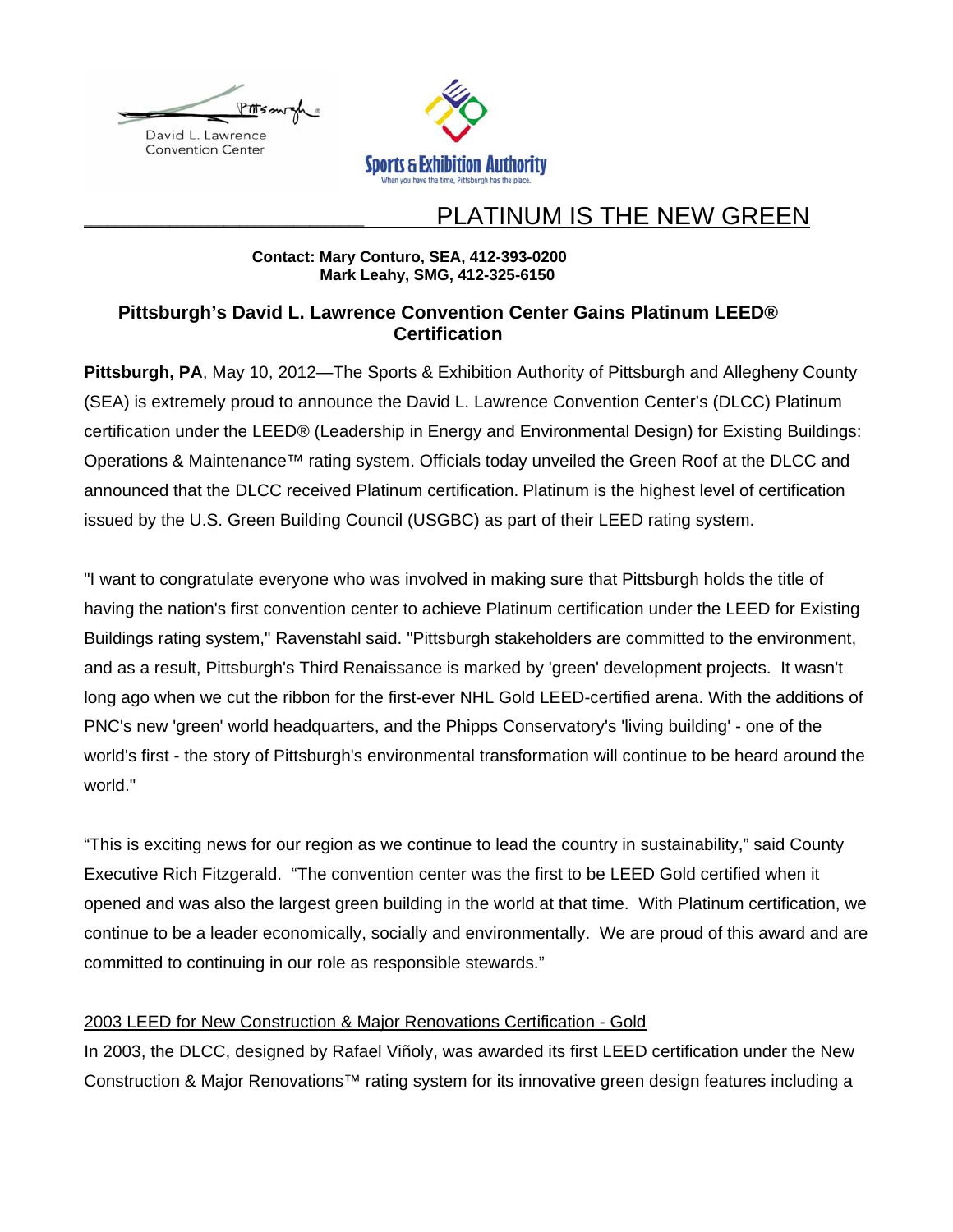natural ventilation system, an on-site wastewater treatment plant, and use of daylight throughout the building. It led the world as the first convention center to be awarded LEED certification.

## 2012 LEED for Existing Buildings: Operations & Maintenance - Platinum

After almost ten years, the DLCC continues to lead the world in sustainable practices by achieving Platinum certification under the LEED for Existing Buildings: Operations & Maintenance rating system**.**  LEED for Existing Buildings helps building owners and operators measure operations, improvements and maintenance on a consistent scale, with the goal of maximizing operational efficiency while minimizing environmental impacts. LEED for Existing Buildings addresses building operations, cleaning and maintenance issues, recycling programs, exterior maintenance programs, and systems upgrades.

"The DLCC's LEED certification demonstrates tremendous green building leadership," said Rick Fedrizzi, President, CEO & Founding Chair, USGBC. "The urgency of USGBC's mission has challenged the industry to move faster and reach further than ever before, and the DLCC serves as a prime example with just how much we can accomplish."

The DLCC uses 29% less energy than comparable entertainment venues.The DLCC keeps more than 50% of the total event waste out of landfills, and less then one third of the building's water comes from the municipal supply**.** 

In addition to announcing the Platinum certification, the DLCC held a dedication ceremony for the new green roof located on the third floor South Terrace. The 20,000 square-foot vegetated roof contributes to the sustainable commitment of the building by aiding in stormwater capture, removing particulate matter from the air, and reducing the overall temperature of the roof by 50 degrees on the warmest summer days. The roof also provides an additional and unique space to hold events.

"I would like to thank the public officials and SEA Board Members for their commitment to the David L. Lawrence Convention Center that began with making sustainability a priority during the design competition," said SEA Board Chairman, Senator Wayne Fontana. "Their leadership, coupled with the diligence of SEA staff, SMG, Levy Restaurants and the building trades to maintain the highest level of green practices, is the reason we can enjoy this LEED Platinum certification."

The DLCC is the first convention center to receive LEED certification under both the New Construction and Existing Buildings rating systems.